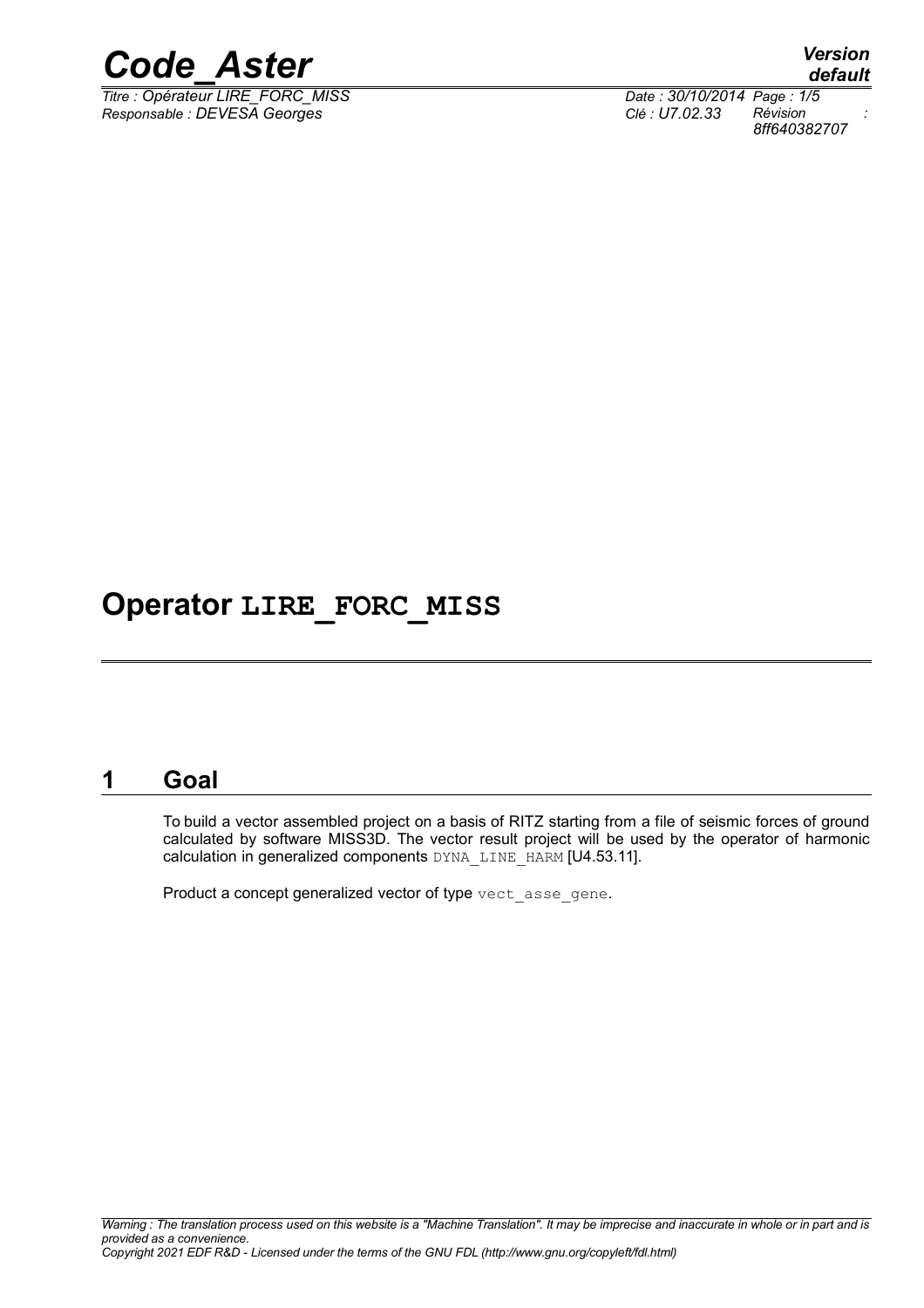# **Code Aster**

Titre : Opérateur LIRE\_FORC\_MISS<br>Responsable : DEVESA Georges

Date: 30/10/2014 Page: 2/5 Clé : U7.02.33 Révision 8ff640382707

## **Contents**

**Version** default

 $\ddot{\cdot}$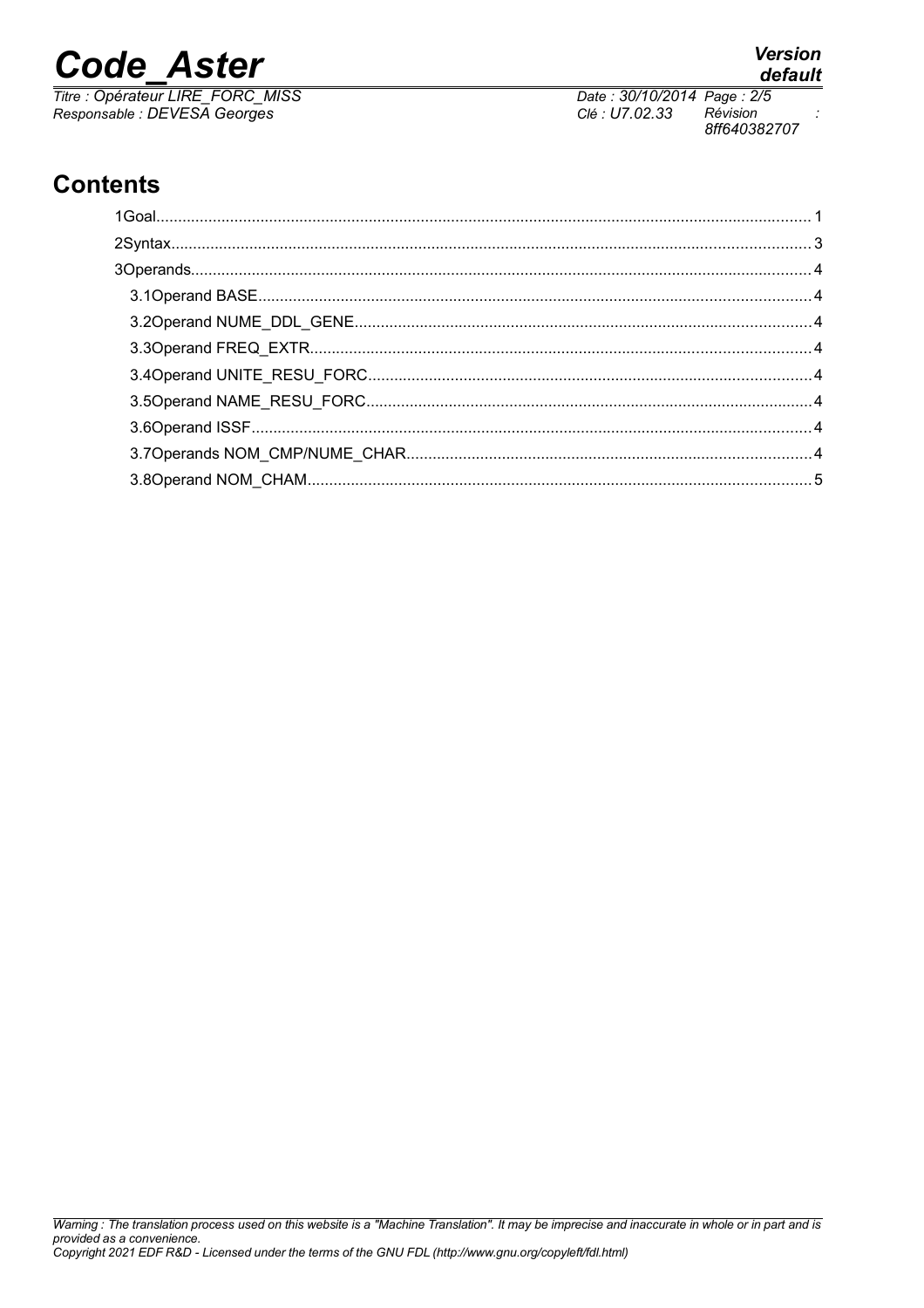# *Code\_Aster Version*

*Titre : Opérateur LIRE\_FORC\_MISS Date : 30/10/2014 Page : 3/5 Responsable : DEVESA Georges Clé : U7.02.33 Révision :*

*default 8ff640382707*

## **2 Syntax**

vecgene [vect\_asse\_gene] = LIRE\_FORC\_MISS

- $\left(\begin{array}{ccc} \bullet & \text{BASE} & = \text{Ba}, \end{array}\right)$  [mode\_meca]
	- ♦ NUME\_DDL\_GENE = nu\_gene, [nume\_ddl\_gene]
	- $\bullet$  FREQ EXTR = freq, [R8]

|   | $\Diamond$ UNITE RESU FORC = / uresfor, [I] | $/$ 30,                                         | [DEFECT] |
|---|---------------------------------------------|-------------------------------------------------|----------|
| ♦ | NOM RESU FORC =                             | nresfor, [KN]                                   |          |
| ♦ | $ISSF =$                                    | $'NOT'$ ,<br>$\prime$ 'YES',                    | [DEFECT] |
| ♦ | NOM CHAM<br>$=$ /                           | 'DEPL', [DEFECT]<br>/ 'QUICKLY',<br>$/$ 'ACCE', |          |
|   | NOM CMP<br>$\alpha = 1$                     | $'DX'$ ,<br>$'$ DY',<br>$'$ DZ',                |          |
|   | NUME $CHAR = numec$                         |                                                 | [ I ]    |

**)**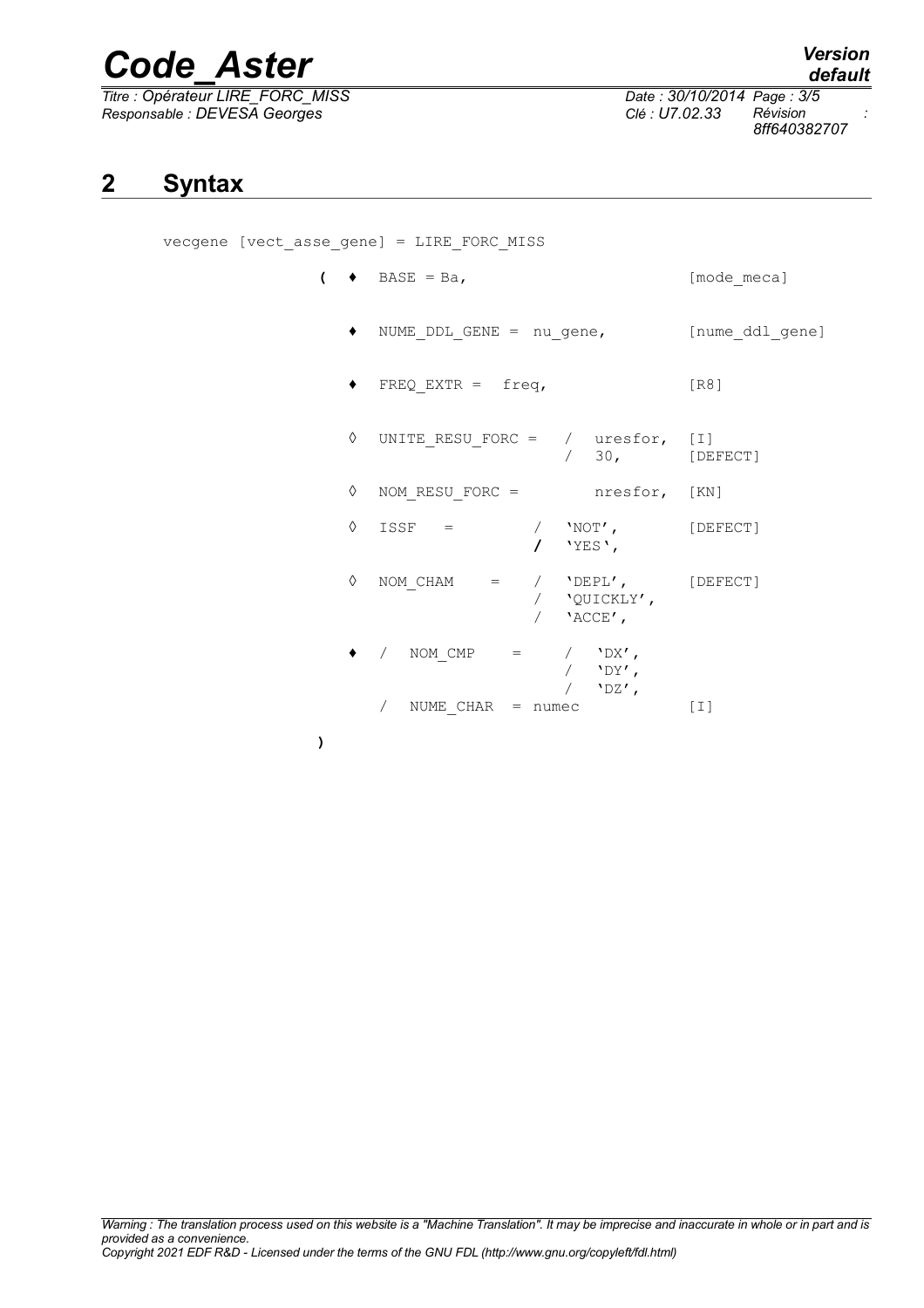## *Code\_Aster Version*

*Responsable : DEVESA Georges Clé : U7.02.33 Révision :*

*Titre : Opérateur LIRE\_FORC\_MISS Date : 30/10/2014 Page : 4/5 8ff640382707*

*default*

### **3 Operands**

#### **3.1 Operand BASE**

 $\triangleleft$  BASE = Ba

Concept of the type mode meca who contains the vectors defining the subspace of projection.

#### **3.2 Operand NUME\_DDL\_GENE**

♦ NUME\_DDL\_GENE = nu\_gene Generalized classification built on the basis Ba.

#### **3.3 Operand FREQ\_EXTR**

 $FREQ$  EXTR = freq Actual value of the frequency of extraction of the seismic forces of ground.

#### **3.4 Operand UNITE\_RESU\_FORC**

♦ UNITE\_RESU\_FORC = uresfor

Logical unit of the file of the seismic forces of ground previously calculated by MISS3D with CALC\_MISS in postprocessing and data like entry in the profile of study.

#### **3.5 Operand NAME\_RESU\_FORC**

♦ NAME\_RESU\_FORC = NResfor

Local name in the draft study of MISS3D of the file of the seismic forces of ground previously calculated by MISS3D with CALC\_MISS in postprocessing. That intervenes for example in the case of point sources.

#### **3.6 Operand ISSF**

 $ISSF = / 'NOT',$  $/$  'YES',

> If 'YES', taken into account of the format specific to the studies by MISS3D in interaction groundstructure-fluid in accordance with this same keyword in CALC\_MISS.

#### **3.7 Operands NOM\_CMP/NUME\_CHAR**

NOM CMP =  $/$  'DX',  $\sqrt{2}$  'DY',  $'$ <sub>DZ</sub> $'$ ,

Name of the component corresponding to a direction of incidental seismic field.

/ NUME CHAR = numec